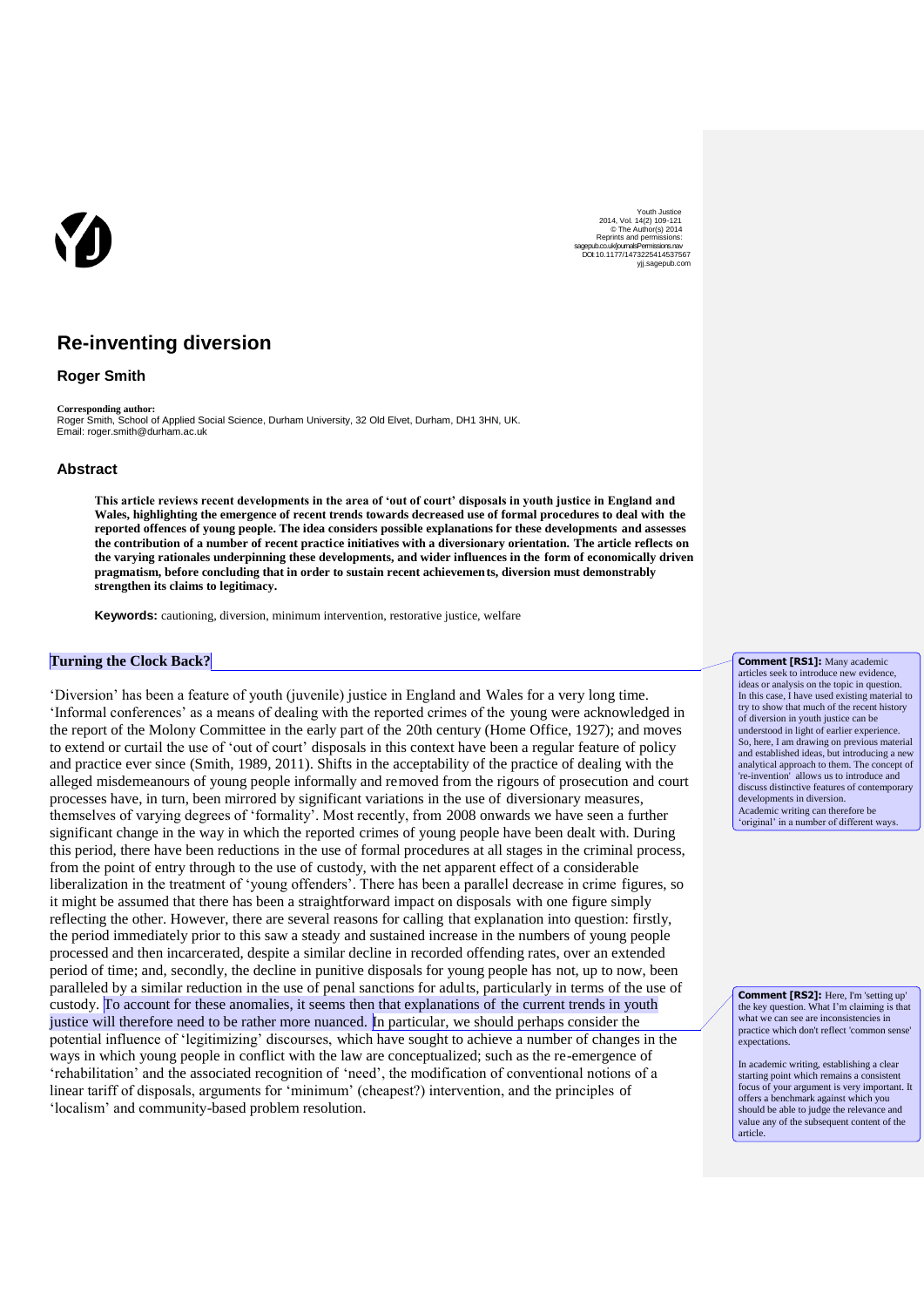In order to seek out a basis for understanding the emerging pattern of outcomes, this article will first summarize recent developments, going on to consider some of the concurrent innovations in practice which might be viewed as 'diversionary', before attempting to sketch out some possible explanations which might account for what is happening, and which might in turn point towards future developments and possibilities.

# **Emerging Trends: Patterns of Disposal**

Recently published statistics (House of Commons Justice Committee, 2013; Ministry of Justice et al., 2013) suggest a dramatic fall in the numbers of young people being processed formally though the justice system. Arrest figures were reported to have fallen by 13 per cent between 2009/10 and 2010/11, with a longer term decline of around a third from 2006/07 to the same point in time, following a period of at least six years when these figures had remained relatively stable. As young people progressed through the criminal justice process, substantial falls were also noted in the number of final warnings, reprimands and conditional cautions administered, with 40,757 such disposals administered in 2011/12, a decrease of '57 per cent on the 94,836 given in 2001/02' (Ministry of Justice et al, 2013: 18). In parallel with this trend, it was also noted that the number of 'first time entrants' to the youth justice system had declined by 67 per cent from its peak in 2006/07, to 36,677. As the Ministry of Justice and Youth Justice Board (2013: 22) acknowledge, this fall may have at least partly been accounted for by the change in the 'Offences Brought to Justice Target' set by government which had previously created an incentive for police to secure formal recordable disposals rather than dealing with minor offences informally. The modification of this target in April 2008 (followed by its eventual abolition) is believed to have had some influence on police behaviour and, consequently, disposal patterns – although, in fact, the fall in the number of FTEs began slightly before this point. As might perhaps be expected, reductions in the number of people entering the system have also had an effect on subsequent outcomes, with fewer young people receiving 'court disposals', and those who were being identified as increasingly 'prolific' (Ministry of Justice, 2003: 54), suggesting that those being excluded from formal processing were more likely to be less persistent offenders. Nonetheless, the number of custodial disposals was also reported as falling at a faster rate than for all disposals (48% compared to 37% from 2001/02 to 2011/12), suggesting a degree of 'liberalization' at all points in the process, and resulting in a very substantial reduction in the average custody population, as well (down 30% from 2001/02 to 2011/12).

It is worthy of note that these sharp falls are reminiscent of the shift in the balance of outcomes in youth justice during the 1980s, and that similarly, there appeared to be a 'system-wide' effect with the number of those receiving custodial sentences declining substantially, in parallel with the increased use of 'diversion' at the lower end of the scale of disposals. Between 1977 and 1991, for example, the proportion of those young (aged under 17) people processed who were prosecuted fell from 48 to 21 per cent (Smith, 2003: 18), and the number of young people aged 14−16 sentenced to custody declined from 7700 to 1400 between 1981 and 1991. This suggests that in both cases what was taking effect was not simply an administrative adjustment to 'weed out' relatively minor offenders who could be dealt with by informal means, but a wider shift in policy and practice towards a less punitive model of youth justice. The extent to which this was intentional or planned is perhaps debatable, although there were a number of identifiable drivers in terms both of policy shifts and practitioner innovation (Smith, 2007).

Also echoing earlier developments (see Audit Commission, 1996, for example), the rapid increase in the use of 'outof-court disposals' was not without its critics:

There is widespread belief within the magistracy that out-of-court disposals are being used over-zealously by the police, with an autocratic approach to their implementation and without independent scrutiny and monitoring…. Magistrates need to be convinced that out-of-courtdisposals are effective… [rather than] a cash-cutting exercise and a 'quick fix'. (Magistrates' Association, quoted in House of Commons Justice Committee, 2013: 20)

And, similarly, a number of familiar and recurrent associated concerns were raised alongside this:

There are a number of circumstances where an out-of-court-disposal may be inappropriate. In cases of serious offending, the victim may feel that they do not get justice. Unlike with adult cautions, there is no requirement to consent, therefore a young person may be burdened with a criminal record without due process. In cases of genuine guilt, there may be insufficient to nip offending behaviour in the bud. (House of Commons Justice Committee, 2013: 20)

Notwithstanding these reservations the Justice Committee offered a cautious endorsement of current practice in the use of such disposals, subject to the adoption of more rigorous 'safeguards'. At this point, then, it did not seem that **Comment [RS3]:** Here, again, the article is following academic convention. I have sketched out the problem to be discussed and then briefly outlined the structure planned for the remainder of the article. I hope I follow it!

Linking text like this is very important to ensure the flow and coherence of your argument is maintained – it helps the reader stay focused as well.

**Comment [RS4]: Descriptive statistics** of this kind can be very useful, although you need to be careful to ensure the credibility of the source – official statistics are used in this case, which themselves may need to be approached with caution!

It's important to avoid providing long lists of evidence or statistical findings without explanation because they are often quite hard to take in when presented in this way – but they can be extremely useful in helping the reader to understand the scale of the issue being discussed.

**Comment [RS5]:** The message here is that this is a key point - 'worthy of note' is a bit pompous and I could have used a better phrase, maybe: 'important to recognise'. I'm also aware that there are some 'pet' words or phrases that I tend to overuse. This is one of them, and I quite often have to stop myself repeating the word 'clearly' too often. You may find that you, too, tend to overuse certain favourite terms.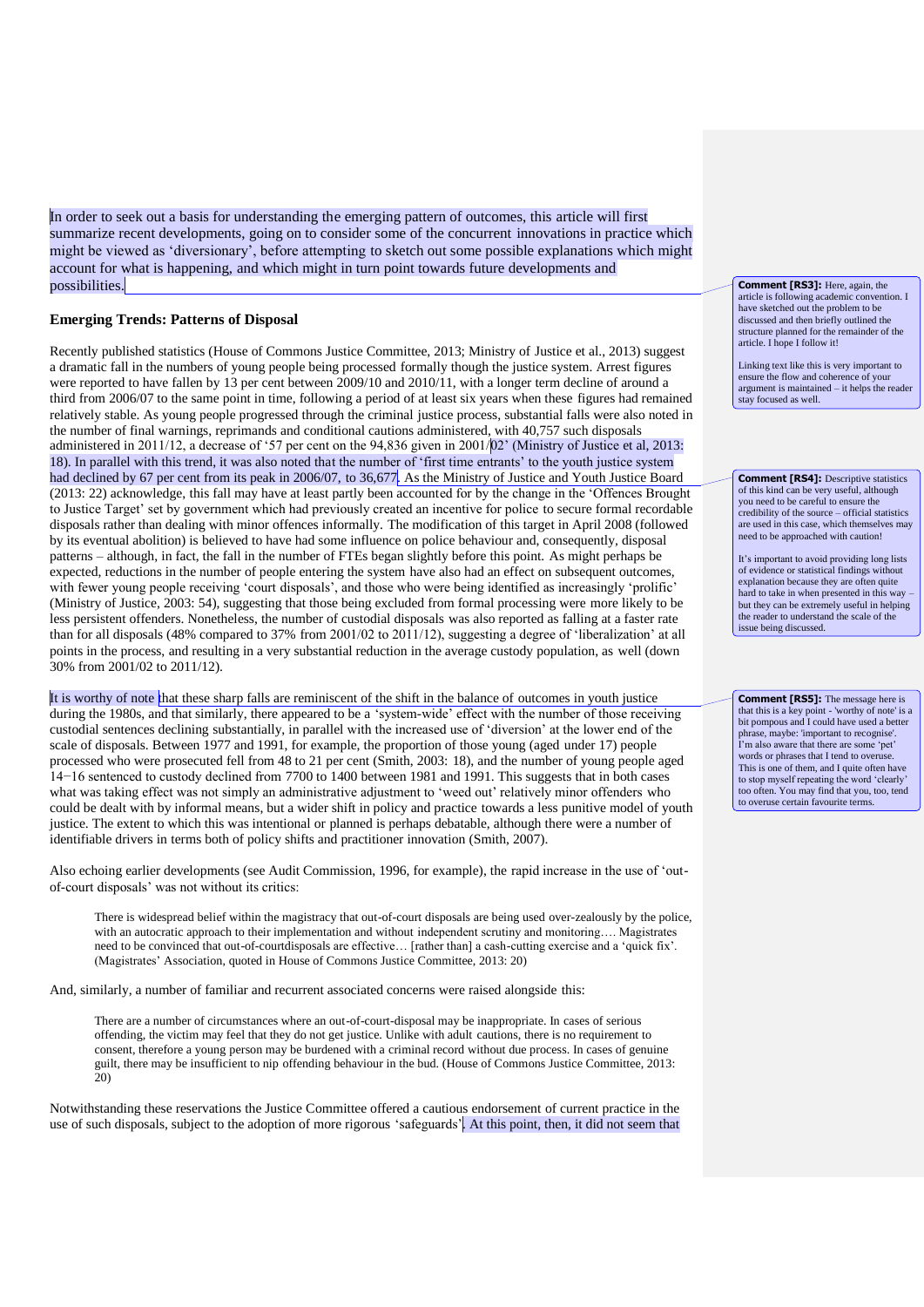there was any imminent likelihood of the trends of previous years being reversed, with 'diversion' set to figure prominently in the youth justice landscape for the foreseeable future.

### **Drivers of Change: Principle and Pragmatism**

The change of direction in youth justice practices can be dated back to 2007/08. When seeking out the likely triggers for this, there appear to be a number of candidates; and it looks as if there may have been a process of 'convergence' between a number of different interests at around this time. Government was seeking to revitalize its strategic vision for children, whilst at the same time, the first signs of a forthcoming financial crisis may have prompted a rethink amongst key organizations about the use of time and resources which were likely to become increasingly scarce. Notable here was the review of policing carried out by Sir Ronald Flanagan, whose interim report observed that:

An emphasis on sanction detection levels has undoubtedly to a degree produced the unintended effect of officers spending time investigating crimes with a view to obtaining a detection, even when that is clearly not in the public interest. (Flanagan, 2007: 10)

Accordingly, the review recommended that less police time should be devoted to processing relatively less serious offences. Alongside this, there seemed to be some recognition from government that its then prevailing policies in the area of policing and early intervention were producing unhelpful and unintended consequences in drawing young people unnecessarily into the justice system. This issue had been highlighted trenchantly by a previous Chair of the Youth Justice Board (Morgan, 2008a), and whether or not in response to this, the Children's Plan (DCSF, 2007) and the accompanying 'PSA Delivery Agreement 14' (HM Government, 2007) made a commitment to reducing the number of 'first time entrants' to the justice system. The implicit rationale for this appeared to be a belief that involvement in the justice system might itself be criminogenic, perhaps even informed by evidence (see Kemp et al., 2002; McAra and McVie, 2007).

Further support for the new direction of travel was provided by the government's *Youth Crime Action Plan* (HM Government, 2008). Pledging itself to securing a reduction in the number of young people entering the justice system for the first time by a fifth, the government also announced that it was piloting the Youth Restorative Disposal (YRD) as a 'new approach to tackling low level first time offences' (HM Government, 2008: 21). Strikingly, but typically, the government sought to face both ways at once by simultaneously claiming credit for '*stopping* repeat cautioning to ensure that prolific offenders go to court (my emphasis)' (HM Government, 2008: 17), which was neither strictly accurate nor consistent with other aspects of the document, although it did offer the public-facing appearance of continuing to be 'tough on crime'.

#### **Diversionary Practices: Green Shoots?**

Associated with this policy reversal, there also appeared a number of new diversionary initiatives, some initiated by government, such as the YRD, and some relying rather more on local innovation (County Durham Youth Offending Service, 2012; Haines et al., 2013; House of Commons Justice Committee, 2013; Hull Youth Justice Service, 2010, for example), but usually supported by *Youth Crime Action Plan* funding, as in the case of the 'Triage' scheme initiated by the Youth Justice Board in 2008. Additionally, the Youth Justice Liaison and Diversion initiative, was launched by the Department of Health in 2008 'to enhance health provision within the youth justice system and facilitate help for children and young people with mental health and developmental problems, speech and communication difficulties and other similar vulnerabilities' (Haines et al., 2012). Whilst these schemes all shared the characteristic of being targeted at the pre-court stage of intervention, and in some areas appear to have overlapped, they also incorporated rather different core aims and objectives.

The YRD, for example, was designed to be administered by the police, and would be available once only to young people found to be responsible for 'low-level, anti-social and nuisance offending' (Rix et al., 2011: 2), and only where the young person concerned had not previously received a reprimand, final warning or caution. Other agencies would be informed of the outcome, but the use of the disposal was to remain entirely at the discretion of the police. As its name suggests, it was expected that the YRD would incorporate a 'restorative' element; subsequent research indicated that this usually consisted of an apology, although compensation and reparation arrangements were also utilized. Apologies might be 'instant' in cases of shoplifting, but might also involve some form of 'conference' with offender, victim and possibly parents/guardians present (Rix et al., 2011: 26). This evaluation of the YRD also found that there was a degree of agreement amongst practitioners that it was a 'good mechanism for dealing with young people and reducing FTEs [first time entrants] to' the justice system (Rix et al., 2011: 27).

**Comment [RS6]:** What I've done in this section is establish the evidence base for the subsequent discussion. So, in effect, this section is setting out 'what' has been happening in the field of diversion, and I'm going to move on to try and answer 'why' this might be. Again, this is a fairly standard format in academic writing and helps to provide a sense of structure to the article.

**Comment [RS7]:** Here, we are moving into the territory of explanations, and highlighting this point as an important contributor to the changes of practice identified previously.

Another one of my writing weaknesses is an over-reliance on quotations. Irrespective of the threat of plagiarism software, it is usually better to rephrase the quotation in your own words, and only stick to the original if it is either highly distinctive, or important that it is presented in the original author/speaker's own words.

**Comment [RS8]:** Here, I'm moving on to provide evidence in support of my argument. Of course, the temptation in ademic writing is to report only those findings which support what you want to say, but it is more important to look for counter-evidence, in order to test rigorously the points you want to make. This might mean revising or modifying your conclusion, but readers will usually be positively influenced by your willing ness to challenge yourself and adapting your own thinking – look actively for 'nuances'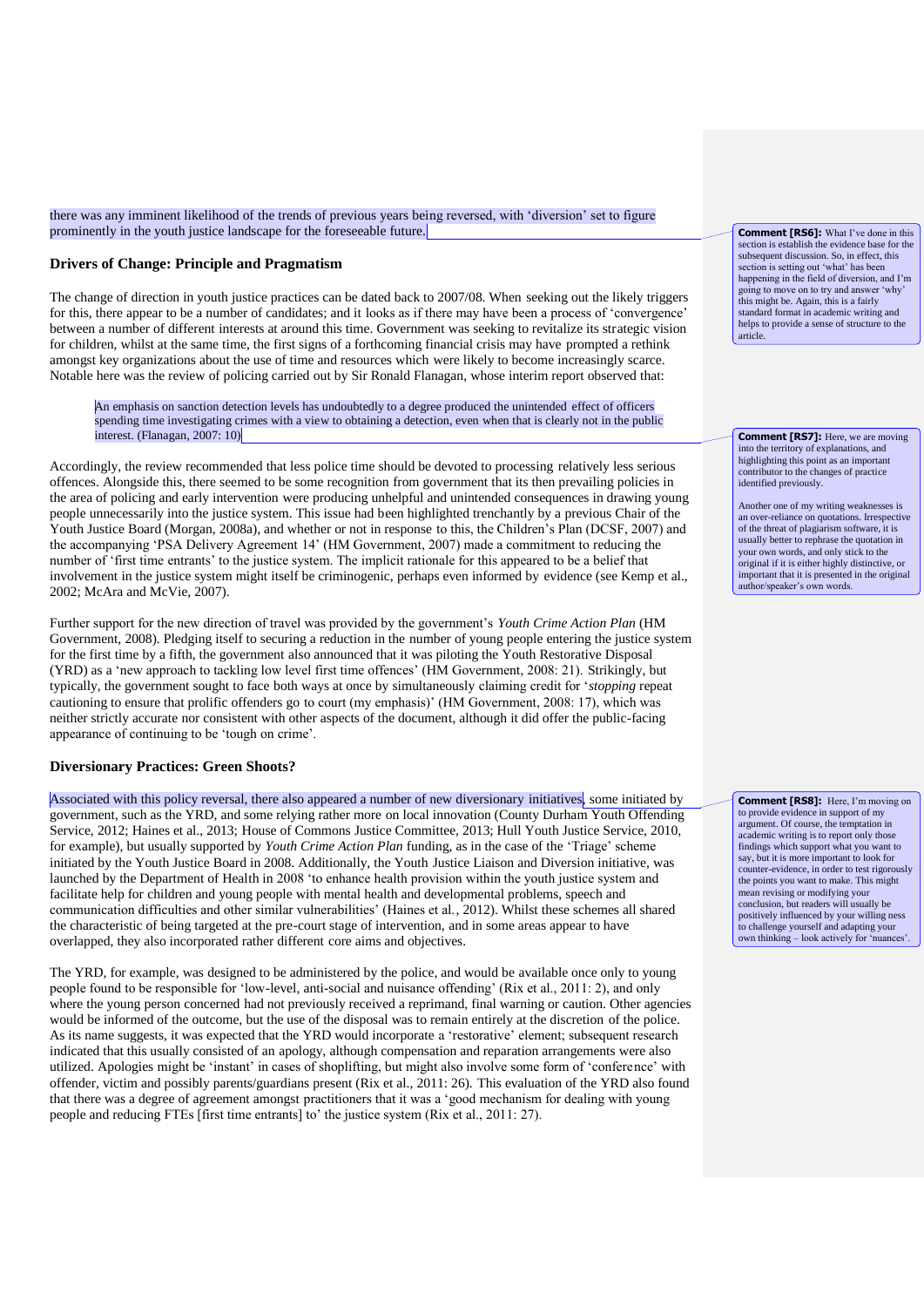Like the YRD, Triage schemes 'based in police stations' incorporated an emphasis on combining diversion from 'formal sanctions' with restorative interventions (Institute for Criminal Policy Research, 2012: 4); but, in addition, they also sought to ensure that welfare needs of offenders could be identified and addressed. 'Diversion from' the justice system might therefore be accompanied by 'diversion to' other services. As the medical origins of the term also imply, Triage was intended to take the form of an initial assessment of young people reported for an offence, followed by a specific response depending on the outcome of this process; level 1, leading to 'diversion from the youth justice system; level 2, involving 'a referral to supportive interventions'; and, level 3, resulting in 'fast-tracked progression through the system' (Institute for Criminal Policy Research, 2012: 5). The appropriate level of intervention would be determined according to specified criteria, including offending history and 'gravity' of current offence. Unlike the YRD, referrals via the Triage process are usually made following consultation between specialist project staff and police officers (Wood et al., 2011).

In practice, Triage has been found to operate variably in different areas, and only in two of the pilot schemes evaluated was a level 3 service provided. At level 2, young people would not always be diverted from the justice process, even though they were provided with supportive interventions. At level 1, most interventions were very similar to those offered through the YRD, consisting 'of restorative approaches such as letters of apology' (Institute for Criminal Policy Research, 2012: 6), in relation to a similar repertoire of offences, including 'theft, violence, criminal damage and public disorder'. In some cases, young people might have had previous involvement with the justice system, but approaches to implementation were not consistent:

Triage came in a variety of shapes and sizes, having been implemented to meet local needs. However, most commonly schemes were focused on the diversion of first-time offenders from the youth justice system. (Institute for Criminal Policy Research, 2012: 7)

In some areas, it was noted, 'the introduction of neighbourhood or community resolution' (YRD-type responses) was believed to have a potential impact on the use of Triage, preempting its use, and deflecting attention from the 'specific needs' of vulnerable young people (Institute for Criminal Policy Research, 2012: 31). On the other hand, 'Triage was highly valued for its early intervention and diversionary approach by many… stakeholders…'. (Institute for Criminal Policy Research, 2012: 30).

In addition to these two initiatives, the ambitious Youth Justice Liaison and Diversion (YJLD) pilot scheme was introduced in 2008 to promote a more welfare-oriented approach to diversion, with an emphasis on meeting the health needs of vulnerable young people coming into the ambit of the justice system. Inspired by prior evidence that young people entering the justice system were around twice as likely to experience one of a range of 'vulnerabilities', including mental health needs and learning difficulties, YJLD would seek to identify opportunities to divert young people in these categories 'away from the YJS [youth justice system] towards mental health, emotional support and welfare systems (taking into account proportionality, public interest and risk management issues)'; to provide 'enhanced' services to meet their needs; and to encourage diversion 'away from custodial settings' within the youth justice system (Haines et al., 2012: 24). In practice, it is clear that the scheme was implemented very differently across the six pilot sites, and police resistance was encountered in a number of areas, because of the potential effect on their detection figures. Referral routes were varied, and the timing of the referrals themselves had implications for the potential to avoid formal processing of young people. In some cases, police had already made decisions before the YJLD scheme became involved:

Although a desired objective within each site, diversion away from the YJS has been a difficult aim to achieve…. Whilst there is evidence that some pilot sites have established a more systematic pathway for diverting away from the YJS (still limited to low level offending), the other sites implemented a more ad hoc approach to diversion. (Haines et al., 2012: 60)

Ironically, at a time when diversion was becoming the norm, some of these sites with a specific 'diversionary' remit appeared unable to utilize the opportunity to achieve a decrease in the number of young people receiving formal criminal justice disposals. The Centre for Social Justice (2012) has also observed that frontline practice has not consistently reflected the policy shift in favour of diversion nationally; and there may still be evidence of 'justice by geography' in this respect (House of Commons Justice Committee, 2013; Office for Criminal Justice Reform, 2010).

If we are to seek to understand the implications of this range of developments, it may help first to attempt to make sense of their differing and overlapping rationales. It seems that the practices associated with diversion in these three examples incorporate both restorative and 'welfare' approaches, and sometimes a combination of the two. At the

**Comment [RS9]:** Here, I'm adding to a list of examples of current practices, and I'm trying to do several things: firstly, I want to show that there are a sufficient number of examples to make a case that practice innovations are widespread; secondly, I want to show that there is variety in these innovations and they are not all of a type.

In order not to show bias, I aim to give them an equal amount of space and describe them in similar detail.

#### **Comment [RS10]:** The use of

supporting evidence from other sources needs to be managed carefully. In this case the source is authoritative and credible, but that is not always the case, and where there is any doubt it is important to seek further corroboration.

Relying on too few sources is also a risk, because this may only represent a partial view.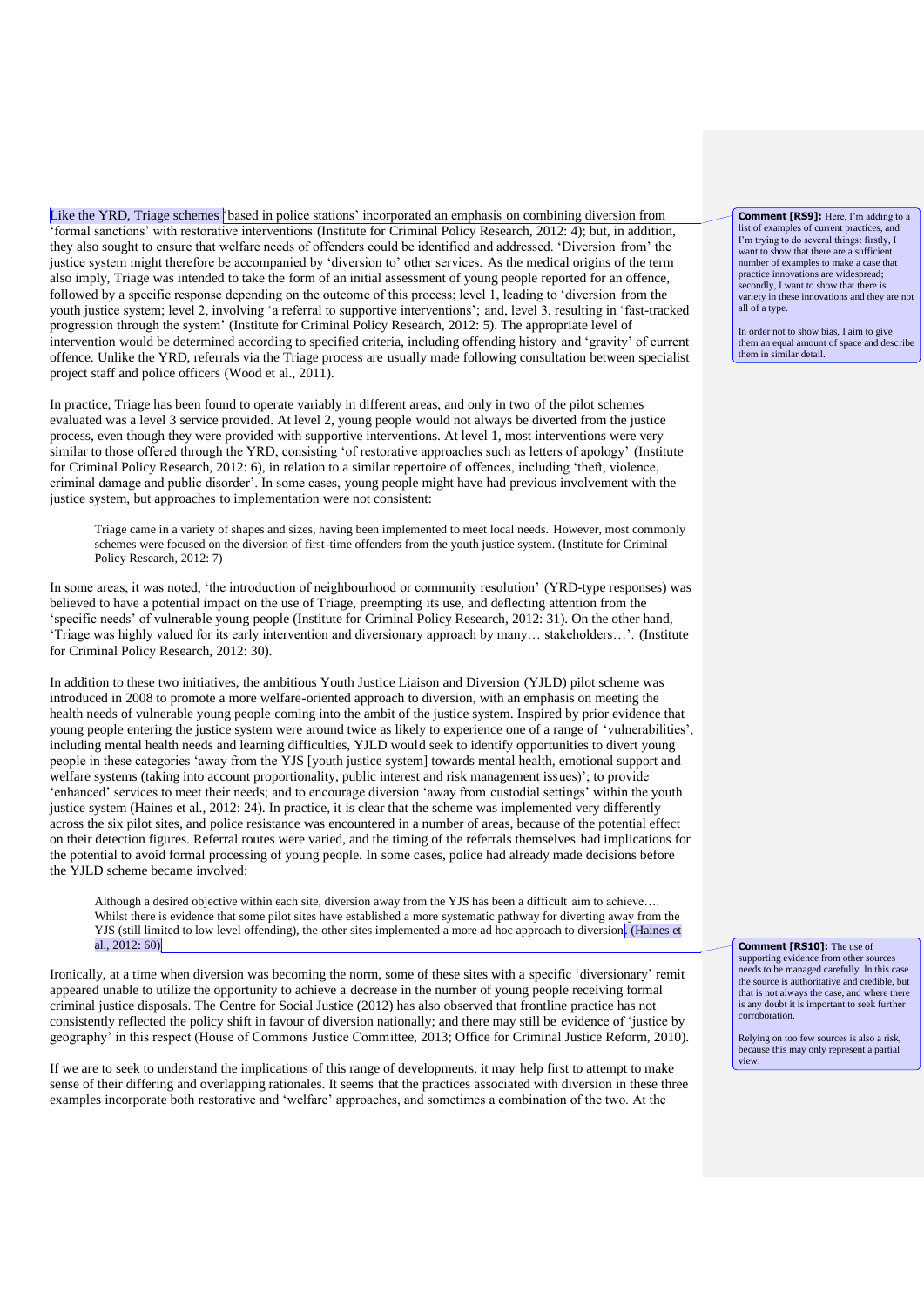same time, they seem to share the features of being applied predominantly in cases of 'low level' offending at the early stages of a young person's offending career, so conforming to pre-existing notions of a 'tariff' of disposals, and also in some instances being dependent on additional indicators of 'need'. Of the three, the YRD appears to have the most coherent rationale, although this is clearly restricted to a very specific point at the prereprimand (now precaution) stage of the justice process. For Triage and YJLD, though, both models of delivery and their underlying rationales appear rather more confusing, and rather less consistent with the principles of diversion, at least in the sense of achieving minimum necessary intervention. Whilst it may be helpful to put in place mechanisms to ensure that young people coming into contact with the youth justice system can be referred to other services, it is difficult to see how this might contribute to a wider diversionary strategy; and it certainly risks precluding those coming to official attention without additional needs from the possibility of being diverted; or possibly in times of greater resource availability contributing to the possible re-emergence of 'net-widening' (see Thorpe et al., 1980). Historic bifurcatory tendencies (Bottoms, 1977) and established operational distinctions between 'welfare' and 'justice' based practices seem merely to be reinserting themselves into a reconstituted framework of criminal justice interventions.

#### **Diversionary Practices: Local Initiatives**

Working alongside, and sometimes incorporating elements of these national developments, it is also evident that a number of local diversion strategies have also emerged over recent years. These, too, have tended to focus on the early stages of the justice process, with the intention of preventing children and young people entering the youth justice system for the first time. Durham, for example, implemented an approach based on the use of the Common Assessment Framework to support a 'Pre Reprimand Disposal' (PRD) for 10−13 year olds in 2008, extending this to cover the age range 10−17 in 2009. Like Triage and YJLD, this approach relies on a 'needs' framework to support interventions, but it is more explicit about pursuing the central objective of reducing the number of FTEs, and thereby reducing the likelihood of further contact with the justice system (see McAra and McVie, 2007). Alongside this, though: 'Indirect restorative work is undertaken with every PRD through victim awareness sessions, including on occasion letters of apology to victims' (Eshelby, 2011: 3).

Similarly, in Hull the Triage model was incorporated into a diversion scheme explicitly to support a reduction in 'unnecessary formal criminal prosecutions and thus reduce the numbers of children and young people entering the youth justice system', as well as reducing the use of custodial options by the youth courts (Hull Youth Justice Service, 2010: 2). In this case, diversion would be supported by a 'Challenge and Support' intervention (MacKie et al., 2011) which would 'always include a restorative element' (Hull Youth Justice Service, 2010: 4). In Hull it was reported that the scheme had attained a 48.7 per cent reduction in the number of FTEs in 2009/10 (Hull Youth Justice Service, 2010 5), whilst in Durham the reduction reported was 71 per cent over a two year period (2007/08 to 2009/10; Eshelby, 2011: 2).

In Swansea, too, a well-developed locally based diversionary initiative has been put in place, grounded in the principle of 'children first, offenders second' (Haines et al., 2013: 5). In this instance, the objectives of 'diversion out' of the justice system, addressing need and prevention of offending were 'melded' into an integrated approach to the reported offences of young people, according to a local service manager (Haines et al, 2013: 5). Substantial decreases in the number of young people being formally processed were also reported here – 70% fewer 'first time entrants' in 2011/12 compared to 2008/09 (Haines et al, 2013: 9).

These examples are distinctive because, although they draw on discourses of 'need' and restoration, they share a strong central commitment to the principle of minimum intervention and are more clearly committed to diversion for its own sake than the centralized initiatives originating from government in the late-2000s appeared to be. The question of whether or not finding a form of accommodation with established criminal justice discourses of 'retribution', 'need', 'risk' and 'public protection' leads to distortions of the primary objective (such as 'netwidening', perhaps; see Austin and Krisberg, 2002) remains subject to detailed negotiation and resolution 'in practice' (Smith, 1989). Mathiesen's (1974) concept of the 'unfinished' perhaps offers some helpful guidance here, in the sense that it enables us to engage in an active process of pursuing principled change without having to resolve the embedded tensions and contradictions in advance.

### **Diversion in a New Era: Progressive Change or Disengagement?**

As is evident from the previous discussion, the progressive reduction in the number of young people being processed through the justice system had little to do with central government programmes, although it was at least facilitated by key policy changes, including the revised police outcome targets relating to First Time Entrants to the justice system.

**Comment [RS11]:** Repetition! Possible followed shortly by possibly – there's no need for this and I should have edited this sentence more carefully. Proofreading is a chore, but usually worth the effort – earlier versions of the article would have contained more errors of this kind.

**Comment [RS12]:** I use 'connecting words a lot – this helps with the flow, and sustains the sense of a consistent argument.

**Comment [RS13]:** Here, the aim is to move from more descriptive accounts to what might be called a summative explanation of the trends and initiatives mentioned previously. Summing up and reviewing alternative explanations is important, especially as a prelude to restating your key points and drawing conclusions.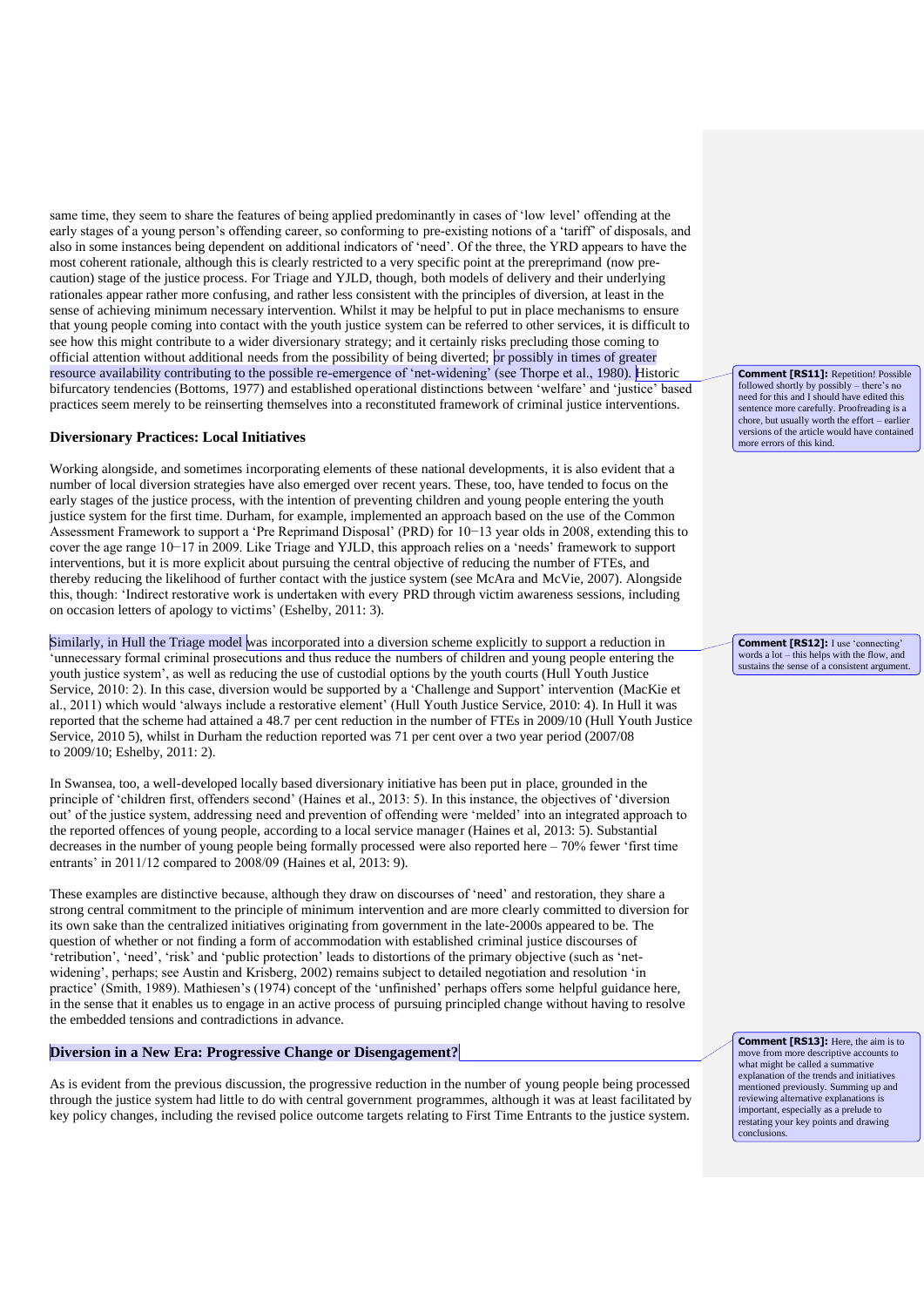It is important, as well, not to discount wider influences, such as the change in the economic climate, and the increased pressure on all agencies, including the police, to achieve cost savings, a potential benefit highlighted in several of the evaluations and reports referred to previously (Haines et al., 2012; Hull Youth Justice Service, 2010; Rix et al., 2011). As we have observed, too, there remains a body of committed practitioners geared towards promoting the rights and best interests of children in trouble, which acts as a reservoir of energy for progressive change when opportunities arise. Others have also reflected on the possible influences at work in recent years (Allen, 2011; Bateman, 2012), concluding that a number of factors appear to have converged to create a more favourable climate for 'non-punitive' approaches, including the reorganization of governmental responsibility for youth justice in 2007, changes of emphasis in government guidance, changes in the targets for the processing of offenders, and a number of specific initiatives with the strategic aim of influencing processes and outcomes, such as the *Out of Trouble* project of the prison Reform Trust (Allen, 2011: 22). Interestingly, the role and influence of the Youth Justice Board in this context is a matter of dispute, with Bateman (2012: 38) believing this to have been very limited; whilst Allen (2011: 20) affords the board some credit for its work 'behind the scenes' to influence thinking at local level.

Significantly, a change of government in 2010 did not lead to a reversal of the direction of travel, either in policy or practice. Like its New Labour predecessor in 1998, the new coalition government moved rapidly to stamp its identity on the domain of criminal justice, launching its flagship policy document *Breaking the Cycle* (Ministry of Justice, 2010) within months of coming to power, signalling a major shift of direction, not least by way of its bold title. In fact, the promises made in respect of diversion represented no more than a continuation of the existing line of travel. Promising to: 'promote diversionary restorative justice approaches for adult and young people committing low-level offences' and to 'return discretion to police officers and encourage offenders to make swift reparation to victims and the wider community', the government argued that:

Out-of-court disposals can… help offenders understand the impact of their crime, make reparation to the victim and community, and divert people into treatment for drug, alcohol and mental health problems…. [T]his requires a system of out-of-court disposals that is simpler for practitioners and the public to understand, effectively enforces penalties, helps to change offenders' behaviour and harnesses the power of communities to tackle problems in their area themselves, without recourse to the courts.' (Ministry of Justice, 2010: 61)

In fact much of the machinery by which this could be achieved was already in place, and of course, the downward trend in the use of formal disposals was already in place by then. In one respect, though, there was a commitment to go further than previously, in that alongside greater discretion over out-of-court decision-making, government expressed the intention to 'end the current system of automatic escalation and instead put our trust in the professionals who are working with young people on the ground' (Ministry of Justice, 2010: 69). In proposing to curtail the principle of a sentencing 'tariff' at last in respect of children and young people, the government had thereby opened up the renewed possibility of repeated use of out-of-court disposals, and even a reversal of the pattern of increasingly severe disposals for those who might previously have been prosecuted. Although an earlier Conservative government had failed to make this kind of reform stick in the early 1990s, subsequent developments have demonstrated a continuing commitment to this aspiration. This was made concrete with the changes to the structure of out-of-court disposals introduced by the Legal Aid Sentencing and Punishment of Offenders (Laspo) Act 2012, which replaced the previous progressive framework of Reprimands and Final Warnings followed by prosecution with a much more flexible and contextualized approach, reintroducing cautions and extending the 'conditional caution' introduced on a pilot basis by the previous government (Hart, 2012). Whilst other aspects of this legislation, such as the tightening of breach procedures and the extension of the potential length of curfews (Hart, 2012: 7−8) might at least indicate the potential for the reassertion of a greater degree of 'punitiveness', there clearly remains a predominantly diversionary flavour to the overall reform package represented by the act.

The Youth Justice Board issued detailed accompanying guidance demonstrating its understanding of the principles and processes which should govern out-of-court decision making, and this reinforces the principle that interventions should be offence-based, rather than being determined by offender characteristics or antecedents. This guidance sets out a threefold repertoire of disposals: Community Resolutions, Youth Cautions and Youth Conditional Cautions, allowing for these to be tailored to the specific circumstances of an offence, supplemented by considerations of the offender's history and the victim's views. Whilst these disposals themselves differ in their content and intensity, any one of them can be offered at any point:

Disposals may be *used in any order* even for those who have a previous conviction at court, in line with the adult framework. The *minimum appropriate disposal should be used and should include a restorative justice element.*  (Walker and Harvey-Messina, 2012; emphasis in original)

**Comment [RS14]:** Here, I have presented two alternative (and both reasonably authoritative) viewpoints without trying to resolve the disagreement this is a point of interest and I do have a view, but it is not central to my overall argument, so I think it is sufficient just to mention 'in passing', so to speak.

**Comment [RS15]:** Another word I often use to underline the importance of the point being made – but slightly problematic in an academic context because of the risk of being confused with the idea of 'statistical significance'!

**Comment [RS16]:** Sometimes what seems to be a complicated point may just be clumsy wording... sorry! This is a long sentence and there are several superfluous words, as well (eg 'at least' and 'the potential for'). When I was a student and I couldn't understand something I used to think it was my fault - now I blame the author.

Again, this underlines the importance of careful reading of what you have written.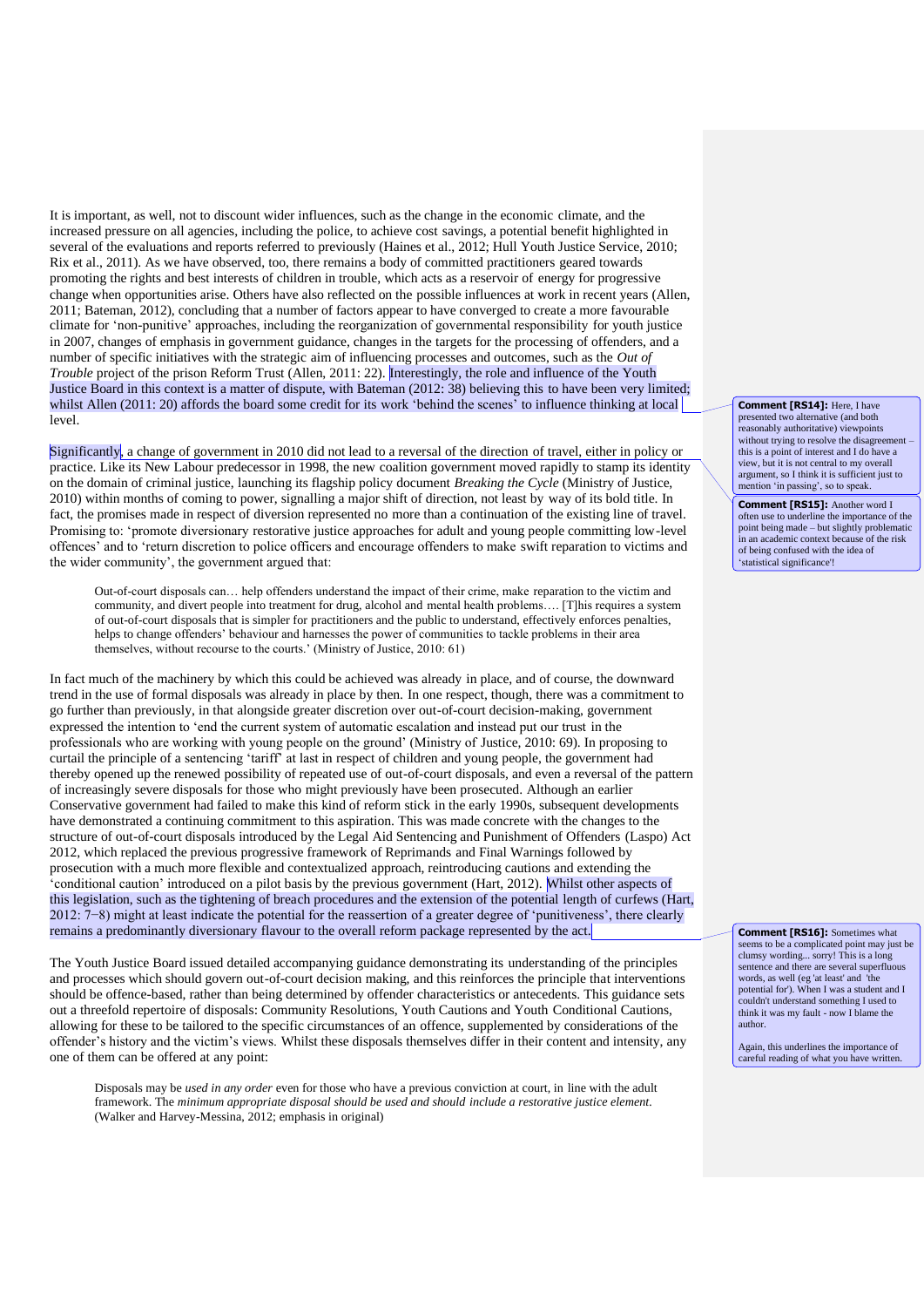Whilst the word 'appropriate' might be seen as less restrictive than the alternative formulation of the 'minimum *necessary* intervention [emphasis added]', and although the range of disposals does include the capability of 'escalation' (for example in the case of non-compliance with a conditional caution), there is clearly a strong emphasis here on limiting the extent of intervention, and on community resolution of offences, which suggests at least the intention to underpin the emerging trend towards reduced use of formal disposals of any kind:

There will be no escalatory process (in contrast to the previous Final Warning Scheme) and so any of the range of options can be given at any stage where it is determined to be the most appropriate action. (Ministry of Justice and Youth Justice Board, 2013: 7)

With apparently increased scope for diversion, and what seems like positive encouragement for its maximization from government, it has been concluded by commentators that:

The new framework for out-of-court disposals is a real opportunity to reduce the unnecessary criminalisation of children. The key challenge for practitioners at local level will be to establish effective processes for decisionmaking…. (Hart, 2012: 4)

#### **Challenges and Prospects**

For those with a long-standing interest in diversion, and in the light of the recent history of youth justice, it is hard to be critical of measures which seem to support liberalizing trends in practice and outcomes for young people, which also appear to be mirrored elsewhere, as in the USA (Brown, 2012). On the other hand, it is important to stand back and offer a considered analysis of what is happening, not least because we have been here before (or somewhere that looks very like 'here'), and the hard won gains of the 1980s were lost very quickly with the onset of the 'punitive turn' in the early 1990s. There are three areas of concern, in particular, that I will discuss here because they seem to represent significant unresolved issues in light of the changing face of diversion in youth justice in current times.

Firstly, it is clear that recent developments in diversion in youth justice have been informed and supported by several distinct rationales, namely: needs-based arguments; restorative principles; and the idea of minimum intervention. In practical terms, these do not necessarily come into conflict, especially when diversion itself is viewed favourably, but they do offer different underlying justifications for the use of out-of-court disposals as well as implying different substantive content. Consequences follow, of course, for our understanding of what constitutes a 'successful' outcome (Morgan, 2008b), as well as the determination of the criteria for judging which young people, and in which circumstances, should be eligible for diversionary measures. It is relatively easy to 'fudge' this kind of conceptual tension when times are good, but less so when one or other (or all) of these potential justifications for diversion come under attack. The idea of 'success' is further confused in the current climate with the progressive introduction of 'payment by results' into the criminal justice arena, and the associated potential for the incorporation of a new range of instrumental and cost-based criteria against which intervention programmes will be judged (see Yates, 2012).

Secondly, and in light of the issue of its somewhat confused conceptual and empirical justifications, it seems reasonable to ask whether other factors are also influencing the move towards less use of formal interventions in youth justice; in particular, it does not seem entirely coincidental that the onset of economic difficulties coincided with the onset of the recorded decline in prosecutions in the late-2000s. Of course crime rates have fallen and there have been demographic changes, but these have not been shown to directly affect system-wide patterns of intervention and disposal in criminal justice in the past. And it is clear that recent developments have seen an emphasis on cost saving in youth justice, as elsewhere (Ministry of Justice, 2012; National Audit Office, 2010). If indeed one of the key drivers of the increased use of diversionary measures does prove to be that of financial constraint, this raises very particular concerns about the possible re-emergence of the 'logic of intervention' if and when the economy recovers, with a corresponding expansion of the kind of low level and counter-productive measures associated with New Labour's micro-managerial ethos. The return of 'net-widening' is not inconceivable even now, given past experience.

And thirdly, linked with the wider pattern of reduced funding and its consequences, the associated question arises as to whether or not there is a more deliberate and intentional process at play in the withdrawal of the state from areas of human life with which it is no longer concerned (see Yates, 2012). This kind of trend appears to be legitimized by arguments for 'localism', and the delegation of responsibility (but not funding) for aspects of welfare intervention which have until recently fallen under the remit of central government, such as local welfare assistance and public health. The language of 'community resolution' (Ministry of Justice and Youth Justice Board, 2013: 8) to characterize early interventions in youth justice is redolent of the same process of 'de-centralization'. However attractive this might seem, in principle, if it is associated with an effective abandonment of communities by a

**Comment [RS17]:** Two reasonably long quotations run together here – this is about the limit in terms of the number of words from other sources that can reasonably be used at one time, without giving the impression of over-reliance on others.

**Comment [RS18]:** This is perhaps a matter of preference – another habit of mine is to end sections, or indeed whole articles or even books, with a strong or particularly meaningful concise quotation to emphasise an important point – it's probably not advisable unless there really is no alternative.

**Comment [RS19]:** As the heading suggests, at this point in the article I am trying to draw the threads together and provide a forward-looking conclusion. I usually advise students that they have a bit more freedom in the introduction and conclusion to express their own views – albeit supported by the evidence and argument of the body of the article.

**Comment [RS20]:** Another common feature of academic articles – lists. Like diagrams, these are often helpful ways of capturing the most important points the author wants to make, and they also frequently feature in highlighted passages in library books. You do usually have to add explanatory or supporting arguments, otherwise lists can appear simply as unfinished thoughts.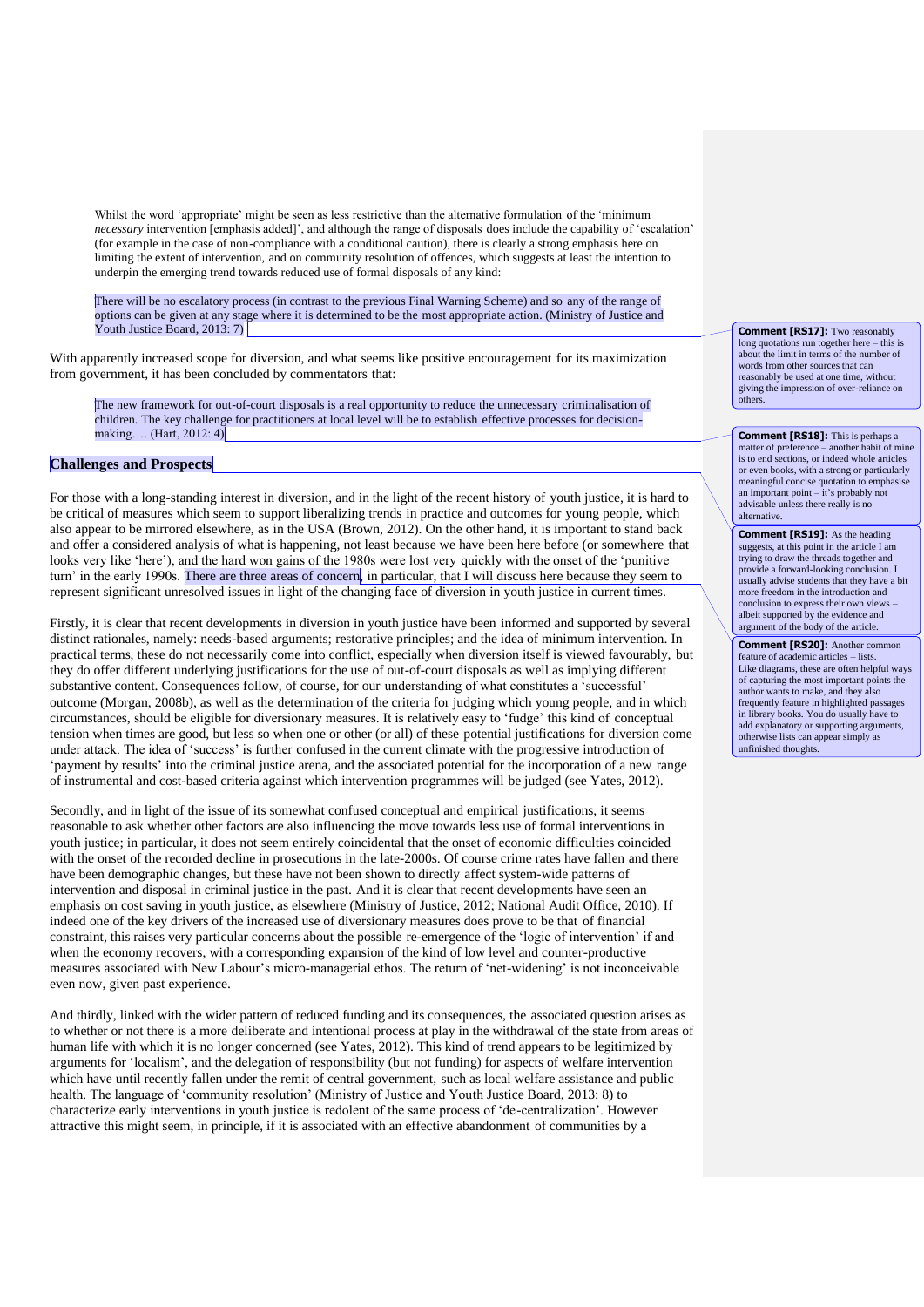government whose agenda is dictated by cost-cutting and retrenchment, then it will in the end constitute just another example of the abandonment of entire sectors of the population, for whom the misdemeanours of the young are just one element of a catalogue of disadvantage and state neglect. Clearly, if payment by results becomes associated with an expectation of achieving more by doing less, rather than doing what is right, the end product of an enhanced role for 'diversion' may be of very limited benefit if this is complemented merely by a loss of resources elsewhere.

The criminal justice system does not operate in a vacuum and the cuts to broader statutory children's services, as well as the voluntary services which provide wrap around services to support this provision, raise important questions regarding how a 'social' context for prevention or desistance will be developed. (Yates, 2012: 442)

It is important not to end on an exclusively negative note, however. The establishment of diversion as a legitimate core objective, and the reduction in the use of formal youth justice processes is clearly a welcome development, in both reducing the criminalization of the young (Kemp et al., 2002), and, in its wider influence, contributing to a fall in the use of custody (Bateman, 2012). And there are, at local level, a number of examples of good practice, prioritizing principles both of *diversion from* the justice system and of *diversion towards* (Smith, 2011) other forms of intervention to enhance young people's well-being and social inclusion (Haines et al., 2013); and it is both these principles which must be sustained in changing circumstances, and in the face of political manoeuvring; specifically in the face of withdrawal of state resources to fund such interventions in the present, and potential 'system creep' in times of economic recovery, in the future. Being right is not enough.

#### **Funding**

This research received no specific grant from any funding agency in the public, commercial, or not-for-profit sectors.

#### **Note**

On several occasions during 2013, government moved to 'tighten up' the use of cautions, firstly announcing a review in April, and then removing the option of a 'simple caution' for a range of serious offences in September.

#### **References**

Allen R (2011) *Last Resort*. London: Prison Reform Trust.

Audit Commission (1996) *Misspent Youth*. London: Audit Commission.

Austin J and Krisberg B (2002) Wider, stronger and different nets: The dialectics of criminal justice reform. In: Muncie J, Hughes G and McLaughlin E (eds) *Youth Justice: Critical Readings*. London: Sage Publications,

258–274.

Bateman T (2012) Who pulled the plug? Towards an explanation of the fall in child imprisonment in England and Wales. *Youth Justice* 12(1): 36–52.

Bottoms A (1977) Reflections on the renaissance of dangerousness. *Howard Journal* 16: 70–96.

Brown S (2012) *Trends in Juvenile Justice State Legislation 2001–2011*. Washington, DC: National Conference of State Legislatures. Centre for Social Justice (2012) *Rules of Engagement: Changing the Heart of Youth Justice*. London: Centre for Social Justice.

County Durham Youth Offending Service (2012) *Youth Justice Plan: 2012/14*. Durham: Durham County Council.

Department for Children, Schools and Families (2007) *Youth Crime Action Plan*. London: DCFS.

Eshelby G (2011) *County Durham Youth Offending Service Pre-Reprimand Disposal*. Report to Durham County Council Safer and Stronger Communities Overview and Scrutiny Committee, 31 May. Durham: Durham County Council

Flanagan R (2007) *The Review of Policing: Interim Report*. Surbiton: The Police Federation.

Haines A, Goldson B, Haycox A, Houten R, Lane S, McGuire J, Nathan T, Perkins E, Richards S and Whittington R (2012) *Evaluation of the Youth Justice Liaison and Diversion (YJLD) Pilot Scheme: Final Report*. Liverpool: University of Liverpool. Haines K, Case S, Davies K and Charles A (2013) The Swansea Bureau: A model of diversion from the Youth Justice System. *International* 

*Journal of Law, Crime and Justice* 41: 167–187. Hart D (2012) *Legal Aid Sentencing and Punishment of Offenders Act 2012: Implications for Children*. Available at: http://thenayj.org.uk/wp-

content/files\_mf/briefinglaspo.pdf (accessed 24 July 2013).

HM Government (2007) *PSA Delivery Agreement 14: Increase the Number of Children and Young People on the Path to Success*. London: The Stationery Office.

HM Government (2008) *Youth Crime Action Plan*. London: The Stationery Office.

Home Office (1927) *Report of the Departmental Committee on the Treatment of Young Offenders (Molony Committee)*. London: HMSO. House of Commons Justice Committee (2013) *Youth Justice*, Vol 1. London: The Stationery Office.

Hull Youth Justice Service (2010) *Hull Youth Crime Diversion Scheme: Annual Report July 2009−July 2010*.

Hull: Hull Youth Justice Service.

Institute for Criminal Policy Research (2012) *Assessing Young People in Police Custody: An Examination of the Operation of Triage Schemes*. London: Home Office.

Kemp V, Sorsby A, Liddle M and Merrington S (2002) *Assessing Responses to Youth Offending in Northamptonshire*. London: Nacro. McAra L. and McVie S. (2007) 'Youth Justice? The Impact of Agency Contact on Desistance from Offending', *Criminal Justice*, 5, 1, pp. 5– 35.

Mackie A, Cattell J, Hopkins M and Bunting L (2011) *Evaluation of the Challenge and Support Programme*. London: Department for Education.

Mathiesen T (1974) *The Politics of Abolition*. Oxford: Martin Robertson.

**Comment [RS21]:** Here, I've used this list to try and convey a cumulative picture of change, but at the same time, the divergent aspects of this summary are highlighted to offer a critical perspective on what might otherwise be seen uncritically as a 'good news' story.

**Comment [RS22]:** Classic academic fence sitting, you might think! It is a fine line between presenting a balanced argument and simply hedging your bets – I hope I've captured here a realistic sense of temporary issues and challenges as well as the possibilities and opportunities these have actually opened up.

There is no need in our discipline area to conclude essays or articles with a definitive 'answer'. It's okay to say 'more research is needed', or to pose unanswered questions given the current state of knowledge – better that than being definitively wrong!

**Comment [RS23]:** Adding footnotes or endnotes may or may not be encouraged, but is only really needed when a particular term or event absolutely has to be contextualised without disrupting the flow of the argument, ie, very rarely. (Marx's works offer a classic example of how not to use footnotes, in my opinion.)

**Comment [RS24]:** Referencing is a bit of a pain – I used to wait until I'd finished the article and then go back to do the reference list at the end. This does give you a chance to read through and check what you've written but it's probably not the most efficient use of time. Best perhaps is to compile the list as you go along, and there is software available to help with this. Most universities have very good guidance on referencing which most students never consult – perhaps you could be the exception!

I look for consistency and completeness rather than any particular referencing style, but you may find that some have stricter rules on 'correct' referencing, so it is best to check this on your VLE or with your tutor.